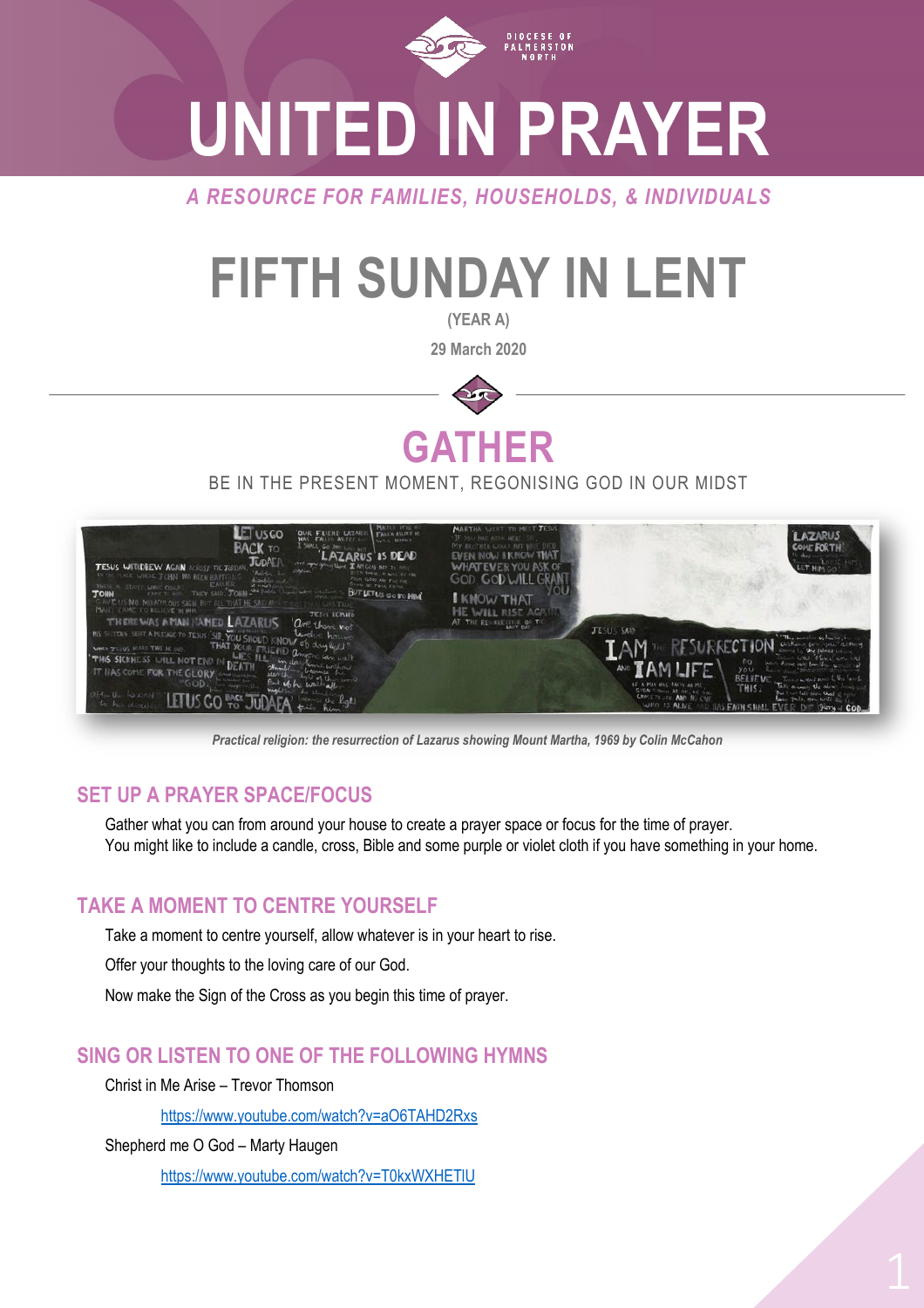

**Here you will find references for this weekend's readings. While we cannot physically gather for Mass, the Word of God is what can nourish us. You are welcome to pray the Scriptures how you wish. The text of the Gospel is included; however you may wish to pray with the longer version, particularly as we currently have the time!** 

### **THIS WEEKS READINGS**

*Open a Bible or vist [universalis.com](https://universalis.com/) to find the readings.* 

**FIRST READING: EZEKIEL 37:12-14**

*I Shall put my Spirit in you, and you will live.*

#### **RESPONSORIAL PSALM 129 (130)**

*With the Lord there is mercy and fullness of redemption.*

You can pray the Psalm by listening along to it sung [here.](https://www.youtube.com/watch?v=1rmZQ-UV9cM)

#### **SECOND READING: ROMANS 8:8-11**

*The Spirit of Him who raised Jesus from the dead is living in you.* 

#### **GOSPEL: JOHN 11:3-7,17,20-27,33-45**

*I am the resurrection and the life.* 

Mary and Martha sent this message to Jesus, 'Lord, the man you love is ill.' On receiving the message, Jesus said, 'This sickness will end not in death but in God's glory, and through it the Son of God will be glorified.' Jesus loved Martha and her sister and Lazarus, yet when he heard that Lazarus was ill he stayed where he was for two more days before saying to the disciples, 'Let us go to Judaea.'

On arriving, Jesus found that Lazarus had been in the tomb for four days already. When Martha heard that Jesus had come she went to meet him. Mary remained sitting in the house. Martha said to Jesus, 'If you had been here, my brother would not have died, but I know that, even now, whatever you ask of God, he will grant you.' 'Your brother' said Jesus to her 'will rise again.' Martha said, 'I know he will rise again at the resurrection on the last day.' Jesus said: 'I am the resurrection and the life. If anyone believes in me, even though he dies he will live, and whoever lives and believes in me will never die. Do you believe this?' 'Yes, Lord,' she said 'I believe that you are the Christ, the Son of God, the one who was to come into this world.'



*Lazarus by Egino G Weinert*

Jesus said in great distress, with a sigh that came straight from the heart, 'Where have you put him?' They said, 'Lord, come and see.' Jesus wept; and the Jews said, 'See how much he loved him!' But there were some who remarked, 'He opened the eyes of the blind man, could he not have prevented this man's death?' Still sighing, Jesus reached the tomb: it was a cave with a stone to close the opening. Jesus said, 'Take the stone away.' Martha said to him, 'Lord, by now he will smell; this is the fourth day.' Jesus replied, 'Have I not told you that if you believe you will see the glory of God?' So they took away the stone. Then Jesus lifted up his eyes and said:

'Father, I thank you for hearing my prayer. I knew indeed that you always hear me, but I speak for the sake of all these who stand round me, so that they may believe it was you who sent me.' When he had said this, he cried in a loud voice, 'Lazarus, here! Come out!' The dead man came out, his feet and hands bound with bands of stuff and a cloth round his face. Jesus said to them, 'Unbind him, let him go free.' Many of the Jews who had come to visit Mary and had seen what he did believed in him.

#### **GOSPEL: JOHN 11:1-45 (Full Text)**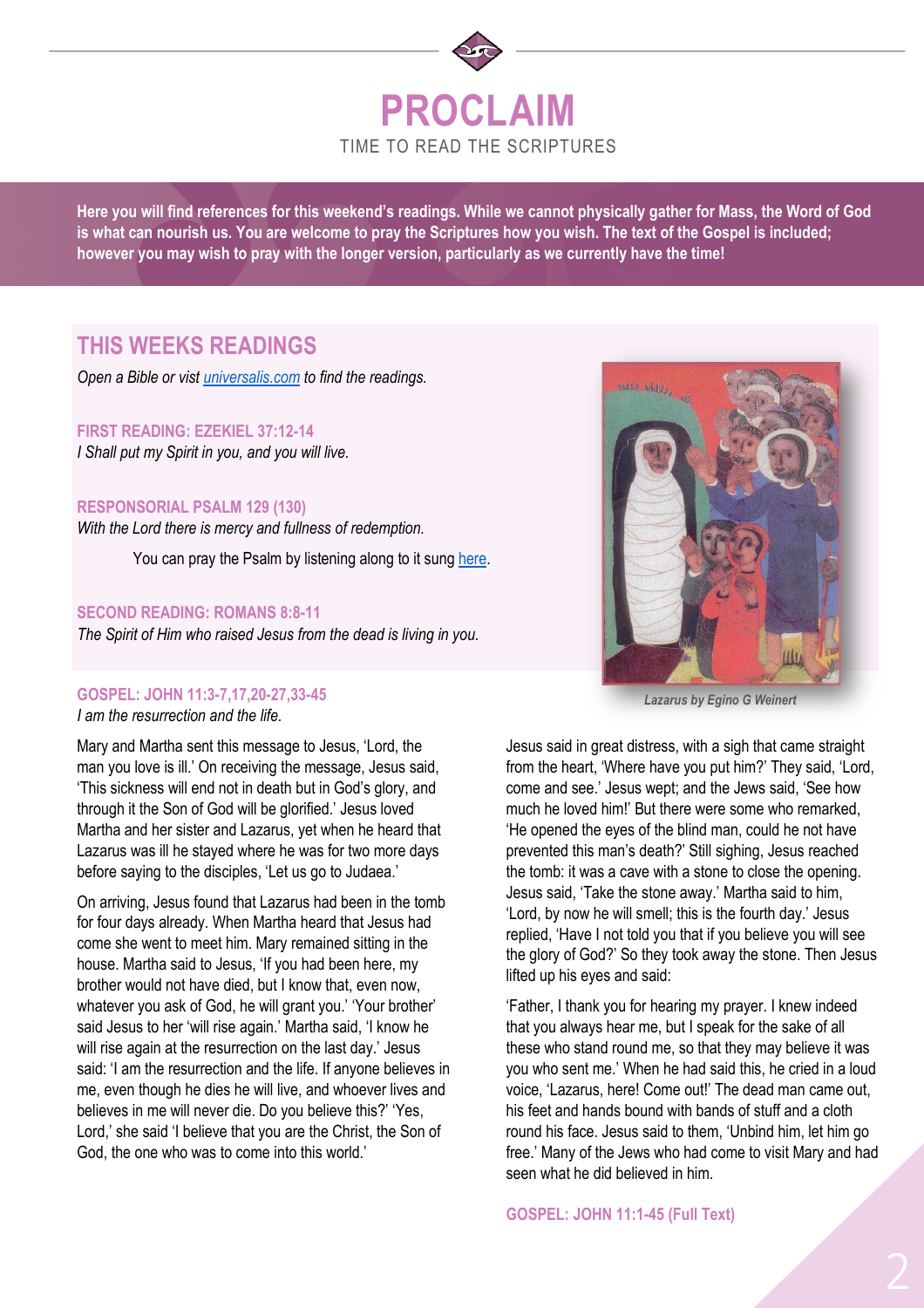

**This section of the prayer resource is designed to be adapted for people depending on how they are gathering to pray. There are options for praying as families or in households and for those praying as individuals.**

#### **FOR FAMILIES/HOUSEHOLDS**

#### **FOR CHILDREN**

**What do you remember about today's reading?** Today we hear about an amazing thing that Jesus does for his friend Lazarus.

Jesus hears that his friend Lazarus is sick. Sadly, by the time Jesus gets there Lazarus is dead and has been buried for four days. Jesus goes to the tomb and asks them to roll away the stone which was blocking the entrance. He tells Lazarus to come out of the tomb. Lazarus walks out, covered in the cloths that he was buried in.

**How do you think Mary, Martha and the other people there feel when they see Lazarus walking out of the tomb?** 

#### **Why do you think Jesus raises Lazarus from the dead?**

*(Parent tip: So that the people believe that Jesus is the Son of God. To show that he brings life to those who believe in him.)*

Unfortunately, sometimes, just like Lazarus in today's gospel, people do get sick. When this happens in New Zealand, they can go to the hospital where doctors and nurses work hard to care for them and try to make them better.

We are hearing a lot about people being sick because of the coronavirus in the news at the moment. This can worry us. Lots of things have had to change, and that can make us feel sad, especially if we miss our friends and family who we can't meet up with right now.

Jesus knows how we feel. He felt very sad and cried for his friend Lazarus who he loved.

We are all doing what we can to keep ourselves and other people well. We are very grateful for all the doctors, nurses and everyone who are working so hard to care for those who are in need.

God gives life to us all. God created us and wants every single one of us to live a happy life, with all the things that we need to grow and be the best people we can be.

Even while we are staying at home, **what can we do this week to help make a small difference to the lives of other people? Talk about how you can make a difference this week.**

*If you have younger children and a printer, you may like to print off copies of Page 7 for your kids to do.*

#### *Adapted from CAFOD UK's Children's Liturgy Reflection*

#### **FOR TEENAGERS**

In the Gospel today Jesus doesn't show up when Mary and Martha thought he should have …

**Do you have friends like that?**

**How does it make you feel when you think something is ruined because they were late?**

Mary and Martha basically said to Jesus "It really sucks you weren't here to save him". The reality of their loss was painful. It was something Mary and Martha would have rather not had to endure. Wouldn't it be easier if Jesus just spared us from all the difficult things in life?

#### **Have you ever been in a situation that has left you thinking or maybe even asking: "God, why didn't you show up?"**

In our daily, organised, routine lives, we are used to things happening in an orderly way. We are used to things happening when we want and in the way we want them. Even attending Mass can be like that – it is (usually) organised, routine, orderly. We are used to God "showing up" in certain ways.

For now, we can't gather in our normal, organised, routine, orderly way. Maybe the questions we should spend the rest of the time reflecting on is:

**How did God show up in my life today?**

**How will I invite Jesus to show up and bring me life tomorrow?**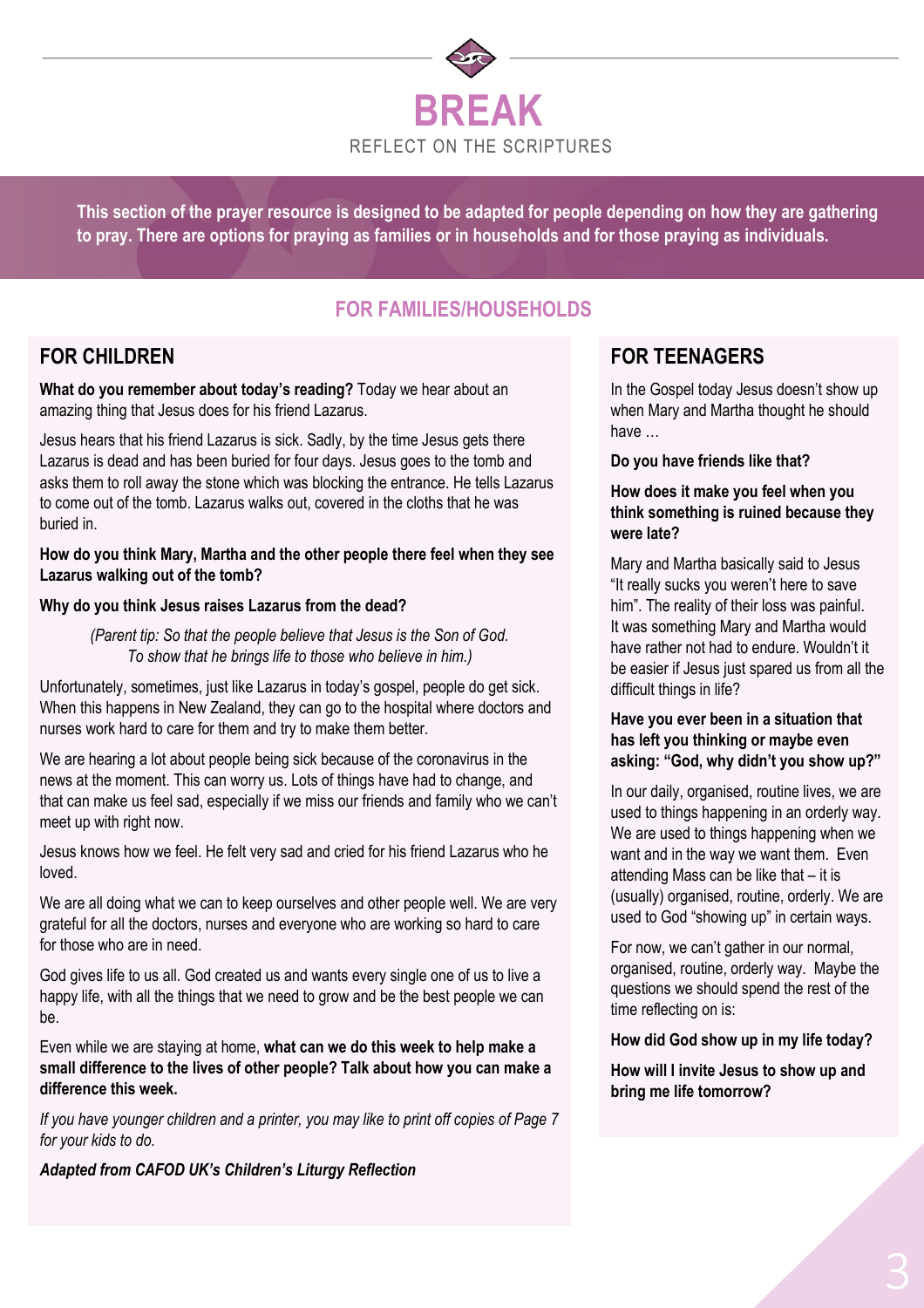

#### **FOR FAMILIES/HOUSEHOLDS FOR INDIVIDUALS**

#### **FOR EVERYONE**

Multiple times in this Gospel reading we are reminded of how much Jesus loves his friends. He is disturbed by their mourning and cries for Lazarus. Jesus shares with us our deepest emotions, our friendship, and grief. He literally feels our pain. Jesus wept when he saw the others weeping. He felt the impact that this tragic event had on Mary, Martha and the others, and shared in that sorrow.

Mary, Martha and the others were not only mourning the loss of Lazarus, but they may have had their faith shaken as well. Martha tells Jesus that she knows Lazarus would not have died if he had been there sooner. Some of the others who were there had similar remarks. It was hard for them to understand why Jesus would have let such a thing happen. But Jesus trusts that death is not the end for Lazarus; it is a transition into a new life which God will provide.

Belief is an important theme in this Gospel. In Aramaic, the language of Jesus, the word for "believe" can also be translated as "rely on" or "lean on." We are asked to not only intellectually believe, but also believe in a very practical way. Jesus asks Martha if she believes in him, and she responds that she does. However, when Jesus asks Martha to roll away the stone in front of Lazarus' tomb, putting her faith in him into action, she hesitates. It can be hard for us to act in faith, even if we are strong in our beliefs. Jesus challenges us to believe in him openly and actively so that others can believe – to trust him enough to roll away the stone.

We are facing one of the most difficult times in recent history. We are unable to physically be with our network of friends and family and we may find that our faith has been shaken. **In what ways can this Scripture speak to us in our unique circumstance today?**

Jesus was troubled by the grief of his friends and he wept for the death of Lazarus. **How do we feel seeing him experience these emotions?**

**Amid uncertainty and social isolation, how can we put our faith into action in our own lives?** 

**When we act in faith, how might it help others to come to believe in God?**

**Reflect on these questions and discuss them with those in your family/household.**

*Adapted from Caritas Lenten Reflection 2020. Find the full reflections for this season [here.](https://caritas.org.nz/system/files/2020%20LRP%20English.pdf)*

**What stands out to you most in the Scriptures you have read?** Sit with that word, phrase, idea or feeling for a moment. Invite the Spirit to reveal to you why this is of significance for you today.

The Word of God is going to be really important for us as we navigate this time of being socially isolated. We are unable to physically attend Mass, we cannot receive the Eucharist, we can't gather in community, but this doesn't mean that Jesus isn't present to us. We will become aware of his presence in new ways.

In the Gospel, Jesus delays showing up. He doesn't arrive when they expect him to. We too are probably used to Jesus showing up in our lives in particular ways, but for now, let us keep paying attention to the new ways that he does so. As Cardinal John Dew wrote in his pastoral letter this week,

*"During this time please do all you can to "remain in his love" and to be aware of his Spirit within you. We are not just remaining at home, we are remaining/staying with Jesus. Doing that will enable all of us to look forward in hope with the expectation of meeting up again with our families and friends, our work colleagues and associates."*

In the first reading we hear the Jesus say, "I have promised, and I will do it." God makes us a hope-filled promise.

Today we also read the shortest verse in Scripture, "Jesus wept." Jesus is with us in our suffering. Here, with us.

Usually these readings bring us a strong sense of hope as we move towards the end of Lent. This year it may feel different. As we approach Palm Sunday next weekend, many of us may feel that we are very much still in the tomb. That is okay, for now.

The tomb leads to the resurrection. Lazarus is brought back to life. These events foreshadow Jesus' Resurrection. We can find much hope here. God will fulfil his promises.

#### **Where am I able to find hope in the events of today's Gospel?**

**Where can I recognise small signs of 'new life' in my day?** 

**How can I remain conscious of these in the week ahead?**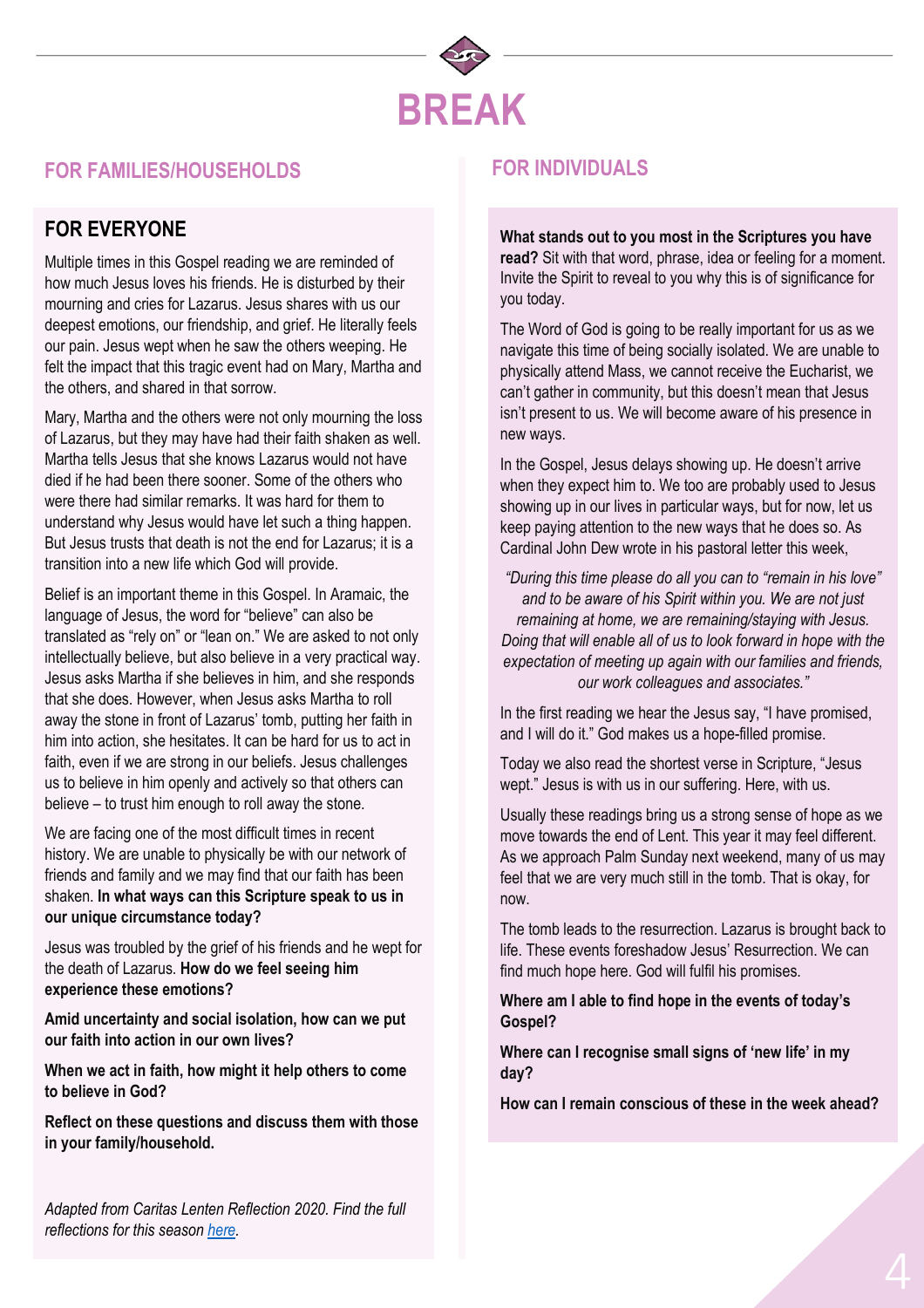

#### **CLOSING PRAYER**

E te Ariki, you are the resurrection and the life. We believe in you. We cling to you. We rely on you. Through our actions, we reaffirm our faith. May our actions in the communities around the world bear fruit. Āmene.

*From the Caritas Aotearoa Lent Reflection 2020*

#### **SING OR LISTEN TO ONE OF THE FOLLOWING HYMNS**

Christ Be our Light – Bernadette Farrell <https://www.youtube.com/watch?v=ZJq3bhdgQoc> Remain in Me, I Am the Vine – Steve Angrisano <https://www.youtube.com/watch?v=eQOgb7x9KHg>

### **WAYS TO LIVE THIS PRAYER THROUGH THE WEEK**

- Even while we are staying at home, **what can we all do this week to help make a small difference to the lives of other people?**
- $\checkmark$  Maybe we can make sure we call some of our friends. Or write a nice message on a sign to put in our window so people walking by can read it. We might need to be especially kind to those we are living with this week too**.**



This resource has been developed during the Covid-19 pandemic to assist families, households and individuals to pray together. Our church buildings may be closed, but the Church is still open. As we near the end of our Lenten journey, the domestic Church becomes our primary way of being able to recognise Christ in our midst.

To stay up to date with resources and information make sure you sign up to our weekly enewsletter at<http://pndiocese.org.nz/newsletter> and visit<https://pndiocese.org.nz/covid19-united/>